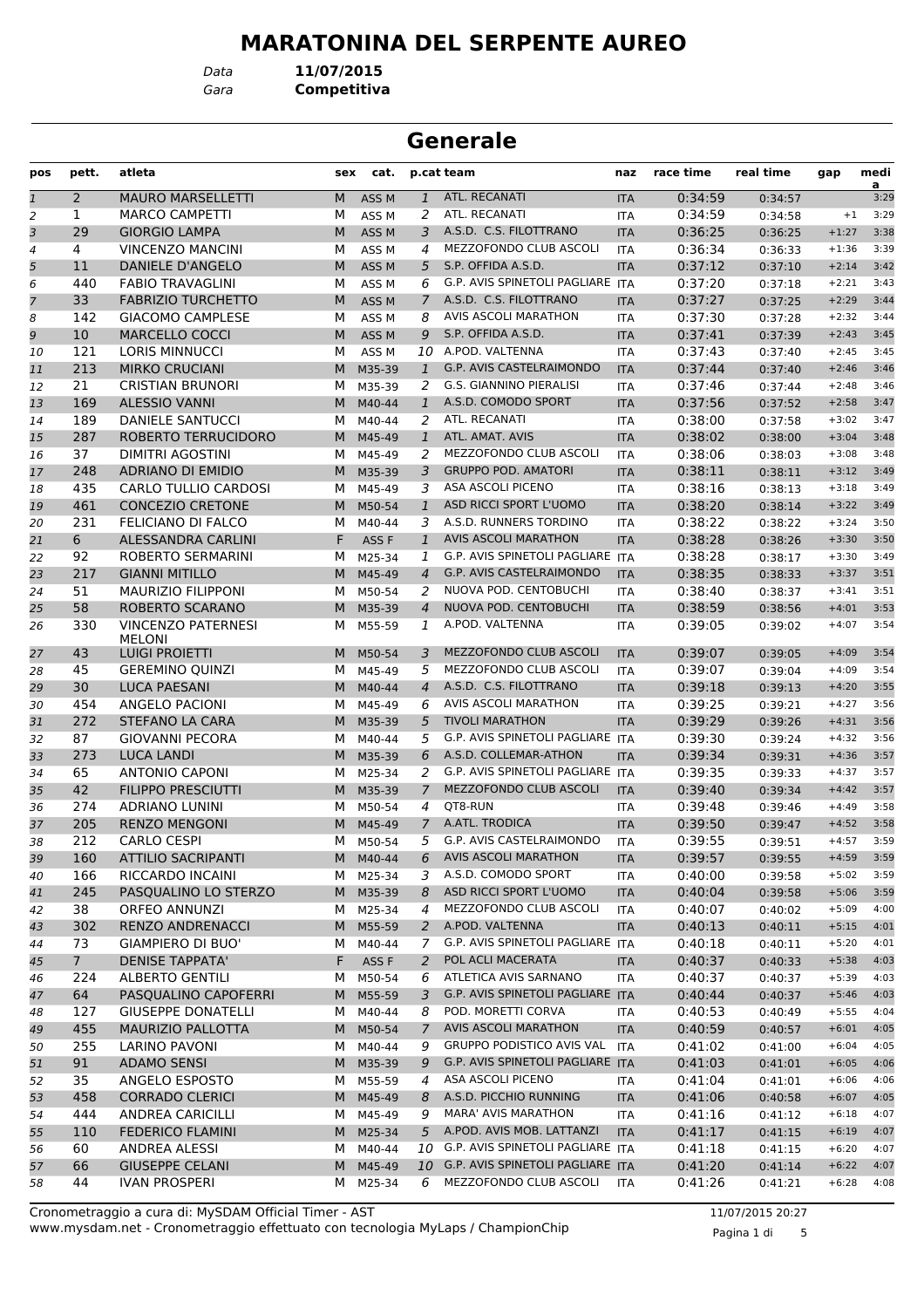| pos | pett. | atleta                                    | sex | cat.             |                | p.cat team                              | naz        | race time | real time | gap      | medi<br>a |
|-----|-------|-------------------------------------------|-----|------------------|----------------|-----------------------------------------|------------|-----------|-----------|----------|-----------|
| 59  | 259   | <b>VALTER TARQUINI</b>                    | M   | M55-59           | 5              | <b>GRUPPO PODISTICO AVIS VAL</b>        | <b>ITA</b> | 0:41:31   | 0:41:27   | $+6:33$  | 4:08      |
| 60  | 439   | <b>MARCO SEGHETTI</b>                     | м   | M25-34           | 7              | <b>G.P. AVIS SPINETOLI PAGLIARE ITA</b> |            | 0:41:42   | 0:41:38   | $+6:44$  | 4:09      |
| 61  | 284   | <b>MARCO SANTOZZI</b>                     | M   | M25-34           | 8              | <b>PASSOLOGICO</b>                      | <b>ITA</b> | 0:41:46   | 0:41:42   | $+6:48$  | 4:10      |
| 62  | 130   | <b>ALFONSO ZOPPO</b><br><b>MARTELLINI</b> | м   | M50-54           | 8              | POD. MORETTI CORVA                      | <b>ITA</b> | 0:41:58   | 0:41:56   | $+7:00$  | 4:11      |
| 63  | 83    | ALESSANDRO MAROZZI                        | M   | M25-34           | 9              | G.P. AVIS SPINETOLI PAGLIARE            | <b>ITA</b> | 0:42:10   | 0:41:57   | $+7:12$  | 4:11      |
| 64  | 39    | DANIELE FILIPPO D'ERCOLI                  | м   | M45-49           | 11             | MEZZOFONDO CLUB ASCOLI                  | <b>ITA</b> | 0:42:15   | 0:42:12   | $+7:17$  | 4:13      |
| 65  | 442   | <b>BENEDETTO BERNARDINI</b>               | M   | M45-49           | 12             | <b>MARA' AVIS MARATHON</b>              | <b>ITA</b> | 0:42:19   | 0:42:17   | $+7:21$  | 4:13      |
| 66  | 279   | <b>GIANFRANCO PLEBANI</b>                 | м   | M45-49           | 13             | ASD. ATLETICA CINGOLI                   | <b>ITA</b> | 0:42:31   | 0:42:30   | $+7:33$  | 4:14      |
| 67  | 34    | ANGELO COLONNELLA                         | M   | M45-49           | 14             | <b>ASA ASCOLI PICENO</b>                | <b>ITA</b> | 0:42:34   | 0:42:25   | $+7:36$  | 4:14      |
| 68  | 441   | <b>FEDERICO ACCIARRI</b>                  | М   | M35-39           |                | 10 MARA' AVIS MARATHON                  | <b>ITA</b> | 0:42:36   | 0:42:33   | $+7:37$  | 4:15      |
| 69  | 253   | <b>GIANLUCA FANI'</b>                     | M   | M35-39           | 11             | <b>GRUPPO PODISTICO AVIS VAL</b>        | <b>ITA</b> | 0:42:36   | 0:42:24   | $+7:38$  | 4:14      |
| 70  | 98    | <b>GIANLUCA VERNELLI</b>                  | м   | M45-49           | 15             | G.P. AVIS SPINETOLI PAGLIARE            | <b>ITA</b> | 0:42:37   | 0:42:35   | $+7:38$  | 4:15      |
| 71  | 282   | <b>MARCO RIZZA</b>                        | M   | M35-39           | 12             | POD. CASALOTTI                          | <b>ITA</b> | 0:42:48   | 0:42:43   | $+7:50$  | 4:16      |
| 72  | 445   | <b>KATIA DE ANGELIS</b>                   | F   | ASS F            | 3              | <b>MARA' AVIS MARATHON</b>              | <b>ITA</b> | 0:42:48   | 0:42:44   | $+7:50$  | 4:16      |
| 73  | 251   | LUCA DI SALVATORE                         | M   | M35-39           | 13             | <b>GRUPPO PODISTICO AVIS VAL</b>        | <b>ITA</b> | 0:42:49   | 0:42:44   | $+7:51$  | 4:16      |
| 74  | 227   | ANGELO LA RICCIA                          | М   | M35-39           |                | 14 POLISPORTIVA                         | <b>ITA</b> | 0:42:55   | 0:42:51   | $+7:57$  | 4:17      |
| 75  | 278   | ROBERTA PIGNATARO                         | F   | ASS <sub>F</sub> | $\overline{4}$ | S.E.F. MACERATA                         | <b>ITA</b> | 0:43:00   | 0:42:55   | $+8:02$  | 4:17      |
| 76  | 16    | <b>FRANCESCA CAPOBELLI</b>                | F   | ASS <sub>F</sub> | 5              | ATL.AMAT.OSIMO                          | <b>ITA</b> | 0:43:02   | 0:42:58   | $+8:04$  | 4:17      |
| 77  | 268   | MICHELE D'ALOI                            | M   | M18-24           | $\mathbf{1}$   | <b>SACEN CORRIDONIA</b>                 | <b>ITA</b> | 0:43:09   | 0:43:00   | $+8:11$  | 4:17      |
| 78  | 187   | <b>NOEMI MOGLIANI</b>                     | F   | ASS <sub>F</sub> | 6              | ATL. RECANATI                           | <b>ITA</b> | 0:43:12   | 0:43:10   | $+8:14$  | 4:18      |
| 79  | 89    | <b>ELIO RE</b>                            | M   | M40-44           | 11             | <b>G.P. AVIS SPINETOLI PAGLIARE ITA</b> |            | 0:43:14   | 0:43:01   | $+8:16$  | 4:18      |
| 80  | 13    | <b>DOMENICO TANZI</b>                     | М   | M40-44           |                | 12 S.P. OFFIDA A.S.D.                   | <b>ITA</b> | 0:43:18   | 0:43:11   | $+8:20$  | 4:19      |
| 81  | 232   | PIETRO DI GREGORIO                        | M   | M55-59           | 6              | A.S.D. RUNNERS TORDINO                  | <b>ITA</b> | 0:43:18   | 0:43:11   | $+8:20$  | 4:19      |
| 82  | 70    | <b>STEFANO DE CESARIS</b>                 | м   | M25-34           | 10             | <b>G.P. AVIS SPINETOLI PAGLIARE ITA</b> |            | 0:43:20   | 0:43:11   | $+8:22$  | 4:19      |
| 83  | 79    | <b>PASQUALE IEZZI</b>                     | M   | M60-64           | $\mathbf{1}$   | G.P. AVIS SPINETOLI PAGLIARE ITA        |            | 0:43:21   | 0:43:13   | $+8:23$  | 4:19      |
| 84  | 240   | <b>MIRKO CATINI</b>                       | м   | M25-34           | 11             | ASD RICCI SPORT L'UOMO                  | <b>ITA</b> | 0:43:27   | 0:43:21   | $+8:29$  | 4:20      |
| 85  | 238   | <b>EMILIANO CANDELORO</b>                 | M   | M40-44           | 13             | ASD RICCI SPORT L'UOMO                  | <b>ITA</b> | 0:43:30   | 0:43:20   | $+8:32$  | 4:19      |
| 86  | 68    | <b>FABRIZIO COSENZA</b>                   | М   | M50-54           | 9              | G.P. AVIS SPINETOLI PAGLIARE ITA        |            | 0:43:32   | 0:43:25   | $+8:34$  | 4:20      |
| 87  | 57    | <b>MASSIMILIANO MOZZONI</b>               | M   | M45-49           | 16             | NUOVA POD. CENTOBUCHI                   | <b>ITA</b> | 0:43:38   | 0:43:29   | $+8:39$  | 4:20      |
| 88  | 263   | <b>ROBERTO BARONE</b>                     | м   | M55-59           | 7              | <b>GROTTINI TEAM</b>                    | <b>ITA</b> | 0:43:42   | 0:43:38   | $+8:44$  | 4:21      |
| 89  | 451   | <b>GIUSEPPE CAROSI</b>                    | M   | M50-54           | 10             | <b>AVIS ASCOLI MARATHON</b>             | <b>ITA</b> | 0:43:59   | 0:43:57   | $+9:01$  | 4:23      |
| 90  | 191   | <b>LUIGI MINNUCCI</b>                     | м   | M40-44           | 14             | <b>SACEN CORRIDONIA</b>                 | <b>ITA</b> | 0:44:01   | 0:43:52   | $+9:03$  | 4:23      |
| 91  | 100   | <b>LUIGI ALBANESI</b>                     | M   | M35-39           | 15             | <b>MARA' AVIS MARATHON</b>              | <b>ITA</b> | 0:44:06   | 0:43:55   | $+9:08$  | 4:23      |
| 92  | 86    | AMEDEO MOZZONI                            | М   | M35-39           |                | 16 G.P. AVIS SPINETOLI PAGLIARE ITA     |            | 0:44:10   | 0:44:02   | $+9:12$  | 4:24      |
| 93  | 164   | <b>GIAMPIERO CALABRESE</b>                | M   | M40-44           |                | 15 A.S.D. COMODO SPORT                  | <b>ITA</b> | 0:44:19   | 0:44:16   | $+9:21$  | 4:25      |
| 94  | 82    | <b>ILIO LIBERI</b>                        | м   | M50-54           | 11             | G.P. AVIS SPINETOLI PAGLIARE ITA        |            | 0:44:21   | 0:44:15   | $+9:23$  | 4:25      |
| 95  | 69    | PIETRO COSENZA                            | M   | M25-34           | 12             | G.P. AVIS SPINETOLI PAGLIARE ITA        |            | 0:44:26   | 0:44:17   | $+9:28$  | 4:25      |
| 96  | 107   | <b>GIULIANO SGRILLI</b>                   | м   | M60-64           | 2              | <b>MARA' AVIS MARATHON</b>              | <b>ITA</b> | 0:44:32   | 0:44:30   | $+9:34$  | 4:26      |
| 97  | 241   | PASQUALE COCOMAZZI                        |     | M M45-49         |                | 17 ASD RICCI SPORT L'UOMO               | <b>ITA</b> | 0:44:43   | 0:44:35   | $+9:45$  | 4:27      |
| 98  | 141   | MICHELE CAMILLETTI                        | м   | M25-34           |                | 13 AVIS ASCOLI MARATHON                 | ITA        | 0:44:46   | 0:44:41   | $+9:48$  | 4:28      |
| 99  | 286   | ROBERTO SILVESTRI                         | M   | M40-44           |                | 16 UISP ASCOLI PICENO                   | <b>ITA</b> | 0:44:47   | 0:44:31   | $+9:49$  | 4:27      |
| 100 | 146   | MARIA RITA FALGIANI                       | F   | ASS F            | 7              | AVIS ASCOLI MARATHON                    | ITA        | 0:44:49   | 0:44:47   | $+9:51$  | 4:28      |
| 101 | 49    | <b>ERNESTO CECCARELLI</b>                 | M   | M50-54           | 12             | NUOVA POD. CENTOBUCHI                   | <b>ITA</b> | 0:44:53   | 0:44:49   | $+9:55$  | 4:28      |
| 102 | 438   | LORETINO LUZI                             | М   | M45-49           |                | 18 G.P. AVIS SPINETOLI PAGLIARE ITA     |            | 0:44:54   | 0:44:43   | $+9:56$  | 4:28      |
| 103 | 23    | MARIA GRAZIA BALTIERI                     | F   | ASS F            | 8              | ATL. JESI                               | <b>ITA</b> | 0:44:56   | 0:44:53   | $+9:58$  | 4:29      |
| 104 | 15    | <b>BARBARA BERI</b>                       | F   | ASS F            | 9              | ATL. AVIS S.BENEDETTO DEL               | <b>ITA</b> | 0:44:57   | 0:44:53   | $+9:59$  | 4:29      |
| 105 | 180   | <b>STEFANO ALBANESI</b>                   | M   | M25-34           |                | 14 A.S.D. PICCHIO RUNNING               | <b>ITA</b> | 0:44:59   | 0:44:53   | $+10:01$ | 4:29      |
| 106 | 90    | <b>DEBORA SCARAMUCCI</b>                  | F   | ASS F            |                | 10 G.P. AVIS SPINETOLI PAGLIARE ITA     |            | 0:45:01   | 0:44:58   | $+10:03$ | 4:29      |
| 107 | 400   | ENRICO DI LEONARDO                        | M   | M65-69           | $\mathbf{1}$   | <b>GRUPPO POD. AMATORI</b>              | <b>ITA</b> | 0:45:03   | 0:45:03   | $+10:05$ | 4:30      |
| 108 | 135   | <b>FRANCESCO LUCIDI</b>                   | М   | M45-49           |                | 19 A.S.D.F.C. PORTO 85                  | ITA        | 0:45:09   | 0:45:01   | $+10:11$ | 4:30      |
| 109 | 75    | <b>GIORGIO GABRIELLI</b>                  |     | M M50-54         |                | 13 G.P. AVIS SPINETOLI PAGLIARE ITA     |            | 0:45:12   | 0:45:07   | $+10:13$ | 4:30      |
| 110 | 120   | LUCIA BALAUR                              | F   | F35-39           | 1              | A.POD. VALTENNA                         | ITA        | 0:45:12   | 0:45:07   | $+10:14$ | 4:30      |
| 111 | 85    | <b>MASSIMO MORGANTI</b>                   | M   | M45-49           |                | 20 G.P. AVIS SPINETOLI PAGLIARE ITA     |            | 0:45:13   | 0:44:59   | $+10:15$ | 4:29      |
| 112 | 63    | ANTONIO CAMPANELLA                        | M   | M45-49           | 21             | G.P. AVIS SPINETOLI PAGLIARE ITA        |            | 0:45:17   | 0:45:06   | $+10:19$ | 4:30      |
| 113 | 138   | <b>GONZALO ALEANDRINO</b>                 |     | M M40-44         |                | 17 AVIS ASCOLI MARATHON                 | <b>ITA</b> | 0:45:23   | 0:45:19   | $+10:25$ | 4:31      |
| 114 | 221   | <b>FABIO SCURIATTI</b>                    |     | M M50-54         |                | 14 G.P. AVIS CASTELRAIMONDO             | ITA        | 0:45:37   | 0:45:25   | $+10:39$ | 4:32      |
| 115 | 447   | PASQUALE LUCIANI                          | M   | M60-64           | 3              | <b>MARA' AVIS MARATHON</b>              | <b>ITA</b> | 0:45:39   | 0:45:37   | $+10:41$ | 4:33      |
| 116 | 143   | STEFANO CAPRIOTTI                         | м   | M55-59           | 8              | AVIS ASCOLI MARATHON                    | ITA        | 0:45:40   | 0:45:27   | $+10:41$ | 4:32      |
| 117 | 103   | <b>GABRIELE ONORI</b>                     |     | M M50-54         | 15             | <b>MARA' AVIS MARATHON</b>              | <b>ITA</b> | 0:45:47   | 0:45:38   | $+10:49$ | 4:33      |
| 118 | 230   | DINO DI BARTOLOMEO                        |     | M M50-54         |                | 16 A.S.D. RUNNERS TORDINO               | ITA        | 0:45:53   | 0:45:36   | $+10:55$ | 4:33      |
| 119 | 154   | <b>FABIO ORGANTINI</b>                    |     | M M25-34         | 15             | <b>AVIS ASCOLI MARATHON</b>             | <b>ITA</b> | 0:45:55   | 0:45:52   | $+10:57$ | 4:35      |
| 120 | 36    | <b>GIORGIO PANICHI</b>                    | м   | M55-59           | 9              | ASA ASCOLI PICENO                       | ITA        | 0:45:58   | 0:45:44   | $+11:00$ | 4:34      |
| 121 | 266   | ALESSANDRO CAPPARE'                       | M   | M25-34           |                | 16 RUNCARD                              | <b>ITA</b> | 0:45:59   | 0:45:42   | $+11:01$ | 4:34      |

Pagina 2 di 5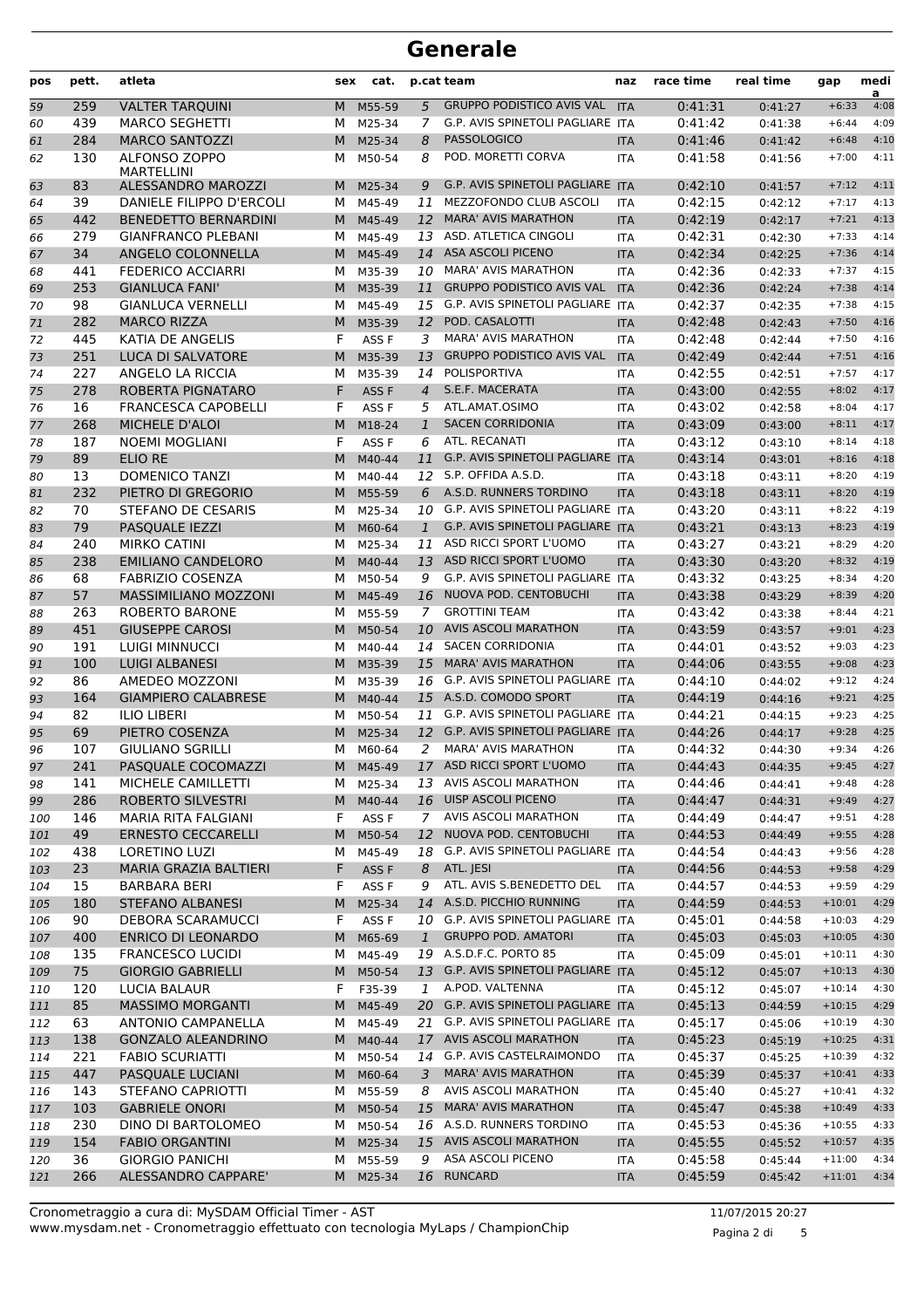| pos | pett. | atleta                                       | sex | cat.     |                    | p.cat team                                      | naz        | race time | real time | gap           | medi<br>a |
|-----|-------|----------------------------------------------|-----|----------|--------------------|-------------------------------------------------|------------|-----------|-----------|---------------|-----------|
| 122 | 185   | <b>IVANO FORMICONI</b>                       | M   | M60-64   | $\overline{4}$     | ATL. RECANATI                                   | <b>ITA</b> | 0:46:01   | 0:45:52   | $+11:03$      | 4:35      |
| 123 | 293   | <b>FABIOLA SPINELLI</b>                      | F   | F35-39   | 2                  | A.S.D.F.C. PORTO 85                             | <b>ITA</b> | 0:46:14   | 0:46:13   | $+11:16$      | 4:37      |
| 124 | 299   | <b>MARCO FARINA</b>                          | M   | M50-54   | 17                 | G.P. AVIS SPINETOLI PAGLIARE ITA                |            | 0:46:15   | 0:45:56   | $+11:16$      | 4:35      |
| 125 | 139   | <b>GIUSEPPE ANGELINI</b><br><b>MARINUCCI</b> | м   | M55-59   | 10                 | AVIS ASCOLI MARATHON                            | <b>ITA</b> | 0:46:21   | 0:46:16   | $+11:23$      | 4:37      |
| 126 | 450   | <b>TONINO TALAMONTI</b>                      | M   | M40-44   | 18                 | <b>MARA' AVIS MARATHON</b>                      | <b>ITA</b> | 0:46:21   | 0:46:07   | $+11:23$      | 4:36      |
| 127 | 148   | ANTONIO FIORAVANTI                           | м   | M45-49   | 22                 | AVIS ASCOLI MARATHON                            | <b>ITA</b> | 0:46:24   | 0:46:19   | $+11:26$      | 4:37      |
| 128 | 131   | <b>GIULIANO FULIMENI</b>                     | M   | M65-69   | 2                  | G.S. FALERIA P.S.ELPIDIO                        | <b>ITA</b> | 0:46:24   | 0:46:18   | $+11:26$      | 4:37      |
| 129 | 436   | <b>ANNA PARTEMI</b>                          | F   | F45-49   | 1                  | NUOVA POD. CENTOBUCHI                           | <b>ITA</b> | 0:46:28   | 0:46:22   | $+11:30$      | 4:38      |
| 130 | 437   | <b>JOSE RAFAEL GABRIELLI</b>                 | M   | M35-39   | 17                 | G.P. AVIS SPINETOLI PAGLIARE ITA                |            | 0:46:31   | 0:46:22   | $+11:33$      | 4:38      |
| 131 | 147   | <b>FRANCESCO FEDELI</b>                      | м   | M40-44   |                    | 19 AVIS ASCOLI MARATHON                         | <b>ITA</b> | 0:46:34   | 0:46:22   | $+11:36$      | 4:38      |
| 132 | 459   | <b>MARIELE COSTANTINI</b>                    | F   | F40-44   | $\mathbf{1}$       | A.S.D. PICCHIO RUNNING                          | <b>ITA</b> | 0:46:34   | 0:46:29   | $+11:36$      | 4:38      |
| 133 | 28    | <b>MASSIMO IACHINI</b>                       | м   | M45-49   |                    | 23 A.S.D. C.S. FILOTTRANO                       | <b>ITA</b> | 0:46:37   | 0:46:32   | $+11:39$      | 4:39      |
| 134 | 294   | <b>CARLA NESPECA</b>                         | F   | F40-44   | 2                  | MEZZOFONDO CLUB ASCOLI                          | <b>ITA</b> | 0:46:39   | 0:46:34   | $+11:40$      | 4:39      |
| 135 | 40    | <b>EMIDIO FORMICONE</b>                      | м   | M55-59   | 11                 | MEZZOFONDO CLUB ASCOLI                          | <b>ITA</b> | 0:46:39   | 0:46:32   | $+11:41$      | 4:39      |
| 136 | 52    | <b>NICOLINO GRILLI</b>                       | M   | M50-54   | 18                 | NUOVA POD. CENTOBUCHI                           | <b>ITA</b> | 0:46:49   | 0:46:37   | $+11:51$      | 4:39      |
| 137 | 216   | <b>FEDERICO MENGONI</b>                      | м   | M50-54   | 19                 | G.P. AVIS CASTELRAIMONDO                        | <b>ITA</b> | 0:46:51   | 0:46:41   | $+11:53$      | 4:40      |
| 138 | 27    | <b>SERGIO CATENA</b>                         | M   | M50-54   | 20                 | A.S.D. C.S. FILOTTRANO                          | <b>ITA</b> | 0:46:59   | 0:46:55   | $+12:01$      | 4:41      |
| 139 | 32    | LARA SARNARI                                 | F   | F40-44   | 3                  | A.S.D. C.S. FILOTTRANO                          | <b>ITA</b> | 0:46:59   | 0:46:53   | $+12:01$      | 4:41      |
| 140 | 260   | RAFFAELE TRAINI                              | M   | M45-49   | 24                 | <b>GRUPPO PODISTICO AVIS VAL</b>                | <b>ITA</b> | 0:47:03   | 0:46:51   | $+12:05$      | 4:41      |
| 141 | 295   | <b>CATERINA GIRONELLI</b>                    | F   | F45-49   | 2                  | POLISPORTIVA                                    | <b>ITA</b> | 0:47:04   | 0:46:52   | $+12:06$      | 4:41      |
| 142 | 296   | <b>MASSIMO MORBIDONI</b>                     | M   | M65-69   | 3                  | <b>GROTTINI TEAM</b>                            | <b>ITA</b> | 0:47:06   | 0:46:57   | $+12:08$      | 4:41      |
| 143 | 182   | <b>GIORGIA CILLA</b>                         | F   | F35-39   | 3                  | C.U.S. CAMERINO A.S.D.                          | <b>ITA</b> | 0:47:10   | 0:46:56   | $+12:12$      | 4:41      |
| 144 | 298   | <b>MIRCO NUNZI</b>                           | M   | M25-34   | 17                 | A.POD. AVIS MOB. LATTANZI                       | <b>ITA</b> | 0:47:25   | 0:47:03   | $+12:27$      | 4:42      |
| 145 | 71    | <b>MARIO DE NICOLA</b>                       | м   | M45-49   |                    | 25 G.P. AVIS SPINETOLI PAGLIARE ITA             |            | 0:47:31   | 0:47:22   | $+12:33$      | 4:44      |
| 146 | 446   | <b>MASSIMO DI FRANCO</b>                     | M   | M40-44   | 20                 | <b>MARA' AVIS MARATHON</b>                      | <b>ITA</b> | 0:47:31   | 0:47:17   | $+12:33$      | 4:43      |
| 147 | 448   | <b>MAURIZIO PIUNTI</b>                       | м   | M50-54   | 21                 | <b>MARA' AVIS MARATHON</b>                      | <b>ITA</b> | 0:47:35   | 0:47:24   | $+12:37$      | 4:44      |
|     | 56    | <b>BARBARA MOZZONI</b>                       | F   | F40-44   | $\overline{4}$     | NUOVA POD. CENTOBUCHI                           | <b>ITA</b> | 0:47:40   | 0:47:32   | $+12:42$      | 4:45      |
| 148 | 184   | ANDREA CASAGRANDE                            | м   |          |                    | 26 ATL. RECANATI                                |            | 0:47:45   |           | $+12:47$      | 4:45      |
| 149 |       | <b>SONIA MARTEGIANI</b>                      | F   | M45-49   |                    | <b>GRUPPO POD. AMATORI</b>                      | <b>ITA</b> | 0:47:54   | 0:47:34   | $+12:56$      | 4:46      |
| 150 | 249   |                                              |     | F50-54   | $\mathbf{1}$<br>12 | POD. MORETTI CORVA                              | <b>ITA</b> | 0:47:57   | 0:47:50   | $+12:59$      | 4:46      |
| 151 | 126   | ROBERTO D'AMORE                              | м   | M55-59   |                    | MEZZOFONDO CLUB ASCOLI                          | <b>ITA</b> |           | 0:47:44   |               | 4:47      |
| 152 | 41    | <b>LORENZO GALANTI</b>                       | M   | M25-34   | 18                 |                                                 | <b>ITA</b> | 0:47:57   | 0:47:51   | $+12:59$      |           |
| 153 | 113   | <b>FABIO MAZZA</b>                           | м   | M45-49   |                    | 27 A.POD. AVIS MOB. LATTANZI                    | <b>ITA</b> | 0:47:59   | 0:47:37   | $+13:01$      | 4:45      |
| 154 | 215   | <b>GIORGIO LORI</b>                          | M   | M50-54   |                    | 22 G.P. AVIS CASTELRAIMONDO                     | <b>ITA</b> | 0:48:00   | 0:47:46   | $+13:01$      | 4:46      |
| 155 | 117   | <b>CINZIA SPATARO</b>                        | F   | F50-54   | 2                  | A.POD. AVIS MOB. LATTANZI                       | <b>ITA</b> | 0:48:09   | 0:48:04   | $+13:11$      | 4:48      |
| 156 | 101   | <b>FAUSTO CAPOROSSI</b>                      | M   | M35-39   | 18                 | <b>MARA' AVIS MARATHON</b>                      | <b>ITA</b> | 0:48:16   | 0:48:01   | $+13:18$      | 4:48      |
| 157 | 186   | SIMONE GIORGETTI                             | м   | M40-44   | 21                 | ATL. RECANATI                                   | <b>ITA</b> | 0:48:22   | 0:48:13   | $+13:24$      | 4:49      |
| 158 | 449   | <b>UMBERTO ROSSI</b>                         | M   | M60-64   | 5                  | <b>MARA' AVIS MARATHON</b><br>POL ACLI MACERATA | <b>ITA</b> | 0:48:25   | 0:48:18   | $+13:27$      | 4:49      |
| 159 | 199   | <b>ANNA GRANDE</b>                           | F   | F50-54   | 3                  |                                                 | <b>ITA</b> | 0:48:30   | 0:48:20   | $+13:32$      | 4:49      |
| 160 | 47    | VITTORIO BELLAGAMBA                          |     | M M50-54 |                    | 23 NUOVA POD. CENTOBUCHI                        | <b>ITA</b> | 0:48:36   | 0:48:30   | $+13:38$ 4:50 |           |
| 161 | 26    | <b>FRANCESCO BOTTEGONI</b>                   |     | M M45-49 |                    | 28 A.S.D. C.S. FILOTTRANO                       | ITA        | 0:48:43   | 0:48:24   | $+13:44$      | 4:50      |
| 162 | 252   | <b>ENZO DI TEODORO</b>                       |     | M M55-59 |                    | 13 A.POD. VALTENNA                              | <b>ITA</b> | 0:48:53   | 0:48:42   | $+13:55$      | 4:52      |
| 163 | 452   | PIETRO GIACOBONI                             |     | M M55-59 |                    | 14 AVIS ASCOLI MARATHON                         | ITA        | 0:48:58   | 0:48:53   | $+14:00$      | 4:53      |
| 164 | 105   | <b>BARBARA ROSSI</b>                         | F.  | F40-44   | 5                  | <b>MARA' AVIS MARATHON</b>                      | <b>ITA</b> | 0:49:02   | 0:48:54   | $+14:04$      | 4:53      |
| 165 | 155   | SONIA ORSOLINI                               | F   | F45-49   | 3                  | AVIS ASCOLI MARATHON                            | ITA        | 0:49:03   | 0:48:55   | $+14:05$      | 4:53      |
| 166 | 125   | <b>FAUSTO CHIOINI</b>                        |     | M M55-59 |                    | 15 POD. MORETTI CORVA                           | <b>ITA</b> | 0:49:06   | 0:48:59   | $+14:08$      | 4:53      |
| 167 | 152   | CATALDO MANIGRASSO                           |     | M M60-64 | 6                  | AVIS ASCOLI MARATHON                            | ITA        | 0:49:08   | 0:49:03   | $+14:10$      | 4:54      |
| 168 | 229   | PINO GABRIELE DE LUCA                        |     | M M45-49 | 29                 | A.S.D. RUNNERS TORDINO                          | <b>ITA</b> | 0:49:09   | 0:48:51   | $+14:11$      | 4:53      |
| 169 | 261   | <b>GIANNI AMADIO</b>                         |     | M M35-39 |                    | 19 RUNCARD                                      | ITA        | 0:49:16   | 0:49:02   | $+14:18$      | 4:54      |
| 170 | 50    | MASSIMILIANO DI PAOLO                        |     | M M45-49 |                    | 30 NUOVA POD. CENTOBUCHI                        | <b>ITA</b> | 0:49:16   | 0:49:10   | $+14:18$      | 4:54      |
| 171 | 163   | <b>EMIDIO VALLESI</b>                        | м   | M50-54   |                    | 24 AVIS ASCOLI MARATHON                         | <b>ITA</b> | 0:49:18   | 0:49:11   | $+14:20$      | 4:55      |
| 172 | 151   | <b>BARBARA LUPI</b>                          | F.  | F25-34   | $\mathbf{1}$       | AVIS ASCOLI MARATHON                            | <b>ITA</b> | 0:49:19   | 0:49:08   | $+14:21$      | 4:54      |
| 173 | 116   | <b>FABIO SMERILLI</b>                        |     | M M55-59 |                    | 16 A.POD. AVIS MOB. LATTANZI                    | ITA        | 0:49:37   | 0:49:25   | $+14:38$      | 4:56      |
| 174 | 24    | ELISA BELLAGAMBA                             | F.  | F18-24   | $\mathbf{1}$       | ATL. JESI                                       | <b>ITA</b> | 0:49:40   | 0:49:27   | $+14:42$      | 4:56      |
| 175 | 3     | SILVIA SIMONETTI                             | F   | F25-34   | 2                  | S.P. OFFIDA A.S.D.                              | <b>ITA</b> | 0:49:43   | 0:49:33   | $+14:45$      | 4:57      |
| 176 | 9     | ROBERTO TASSI                                | M   | M35-39   |                    | 20 S.P. OFFIDA A.S.D.                           | <b>ITA</b> | 0:49:43   | 0:49:33   | $+14:45$      | 4:57      |
| 177 | 192   | <b>GIULIANO PISTOLESI</b>                    | м   | M50-54   |                    | 25 SACEN CORRIDONIA                             | <b>ITA</b> | 0:49:51   | 0:49:40   | $+14:53$      | 4:57      |
| 178 | 22    | <b>ROBERTO LATINI</b>                        |     | M M50-54 |                    | 26 G.S. GIANNINO PIERALISI                      | <b>ITA</b> | 0:49:54   | 0:49:43   | $+14:56$      | 4:58      |
| 179 | 150   | ANDREA IMPERATORI                            |     | M M35-39 |                    | 21 AVIS ASCOLI MARATHON                         | ITA        | 0:49:57   | 0:49:48   | $+14:59$      | 4:58      |
| 180 | 244   | <b>VALENTINA IOBETTI</b>                     | F.  | F45-49   | $\overline{4}$     | ATL. POTENZA PICENA                             | <b>ITA</b> | 0:50:03   | 0:49:54   | $+15:05$      | 4:59      |
| 181 | 265   | ANDREA CANORI                                | м   | M40-44   |                    | 22 ROAD RUNNERS CLUB MILANO                     | <b>ITA</b> | 0:50:04   | 0:49:54   | $+15:06$      | 4:59      |
| 182 | 124   | <b>KULDEEP CHAND</b>                         |     | M M40-44 |                    | 23 POD. MORETTI CORVA                           | <b>ITA</b> | 0:50:09   | 0:49:57   | $+15:11$      | 4:59      |
| 183 | 269   | PAOLO DEL BELLO                              | М   | M40-44   |                    | 24 ATL. ELPIDIENSE AVIS AIDO                    | ITA        | 0:50:12   | 0:50:07   | $+15:14$      | 5:00      |
| 184 | 258   | ANDREA SAMMASSIMO                            |     | M M40-44 |                    | 25 GRUPPO PODISTICO AVIS VAL                    | <b>ITA</b> | 0:50:13   | 0:50:07   | $+15:15$      | 5:00      |

Pagina 3 di 5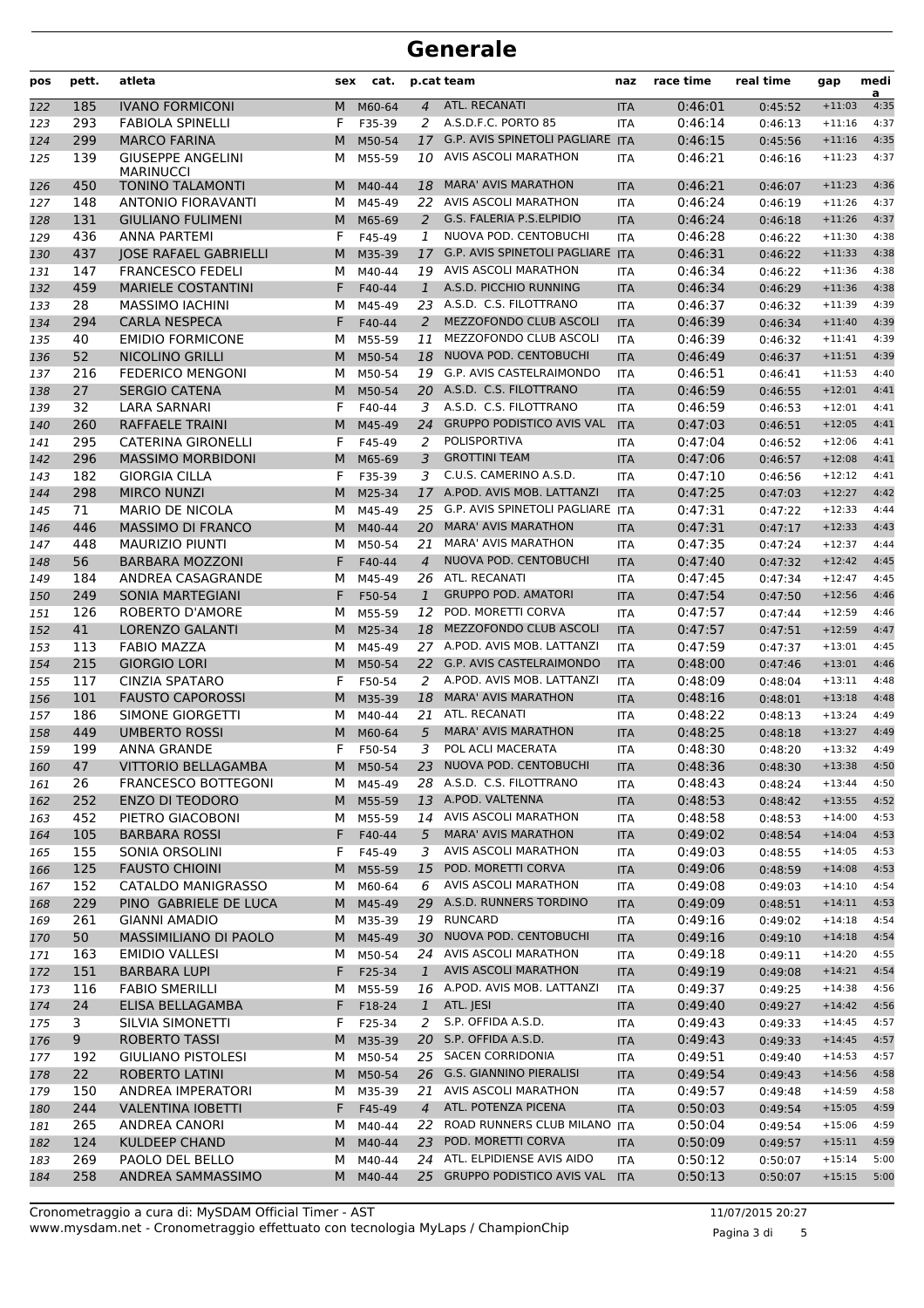| pos | pett. | atleta                       | sex | cat.     |                | p.cat team                              | naz        | race time | real time             | gap      | medi<br>a |
|-----|-------|------------------------------|-----|----------|----------------|-----------------------------------------|------------|-----------|-----------------------|----------|-----------|
| 185 | 173   | <b>GABRIELE CAMPANELLI</b>   | M   | M35-39   |                | 22 A. S. D. RUNNING TEAM D'LU           | <b>ITA</b> | 0:50:14   | 0:50:08               | $+15:15$ | 5:00      |
| 186 | 54    | <b>EMILIANO LAURENZI</b>     | м   | M35-39   | 23             | NUOVA POD. CENTOBUCHI                   | <b>ITA</b> | 0:50:14   | 0:50:00               | $+15:16$ | 4:59      |
| 187 | 188   | <b>SERENA MOZZONI</b>        | F.  | F25-34   | 3              | ATL. RECANATI                           | <b>ITA</b> | 0:50:17   | 0:50:05               | $+15:19$ | 5:00      |
| 188 | 203   | ALESSANDRO MICHELI           | М   | M45-49   | 31             | A.ATL. TRODICA                          | <b>ITA</b> | 0:50:25   | 0:50:14               | $+15:27$ | 5:01      |
| 189 | 201   | <b>ISABELLA TONNARELLI</b>   | F.  | F35-39   | $\overline{4}$ | POL ACLI MACERATA                       | <b>ITA</b> | 0:50:25   | 0:50:14               | $+15:27$ | 5:01      |
| 190 | 297   | LUCIANO MORGANTI             | м   | M50-54   |                | 27 G.P. AVIS SPINETOLI PAGLIARE ITA     |            | 0:50:30   | 0:50:15               | $+15:32$ | 5:01      |
| 191 | 118   | <b>TIZIANA VECCHIONI</b>     | F   | F40-44   | 6              | A.POD. AVIS MOB. LATTANZI               | <b>ITA</b> | 0:50:37   | 0:50:20               | $+15:39$ | 5:01      |
| 192 | 102   | <b>CLAUDIO CARMINUCCI</b>    | м   | M70-74   | 1              | <b>MARA' AVIS MARATHON</b>              | ITA        | 0:50:44   | 0:50:36               | $+15:46$ | 5:03      |
| 193 | 171   | <b>MAURIZIO MAROZZI</b>      | M   | M50-54   | 28             | A.S.D. SPORT & VITA                     | <b>ITA</b> | 0:50:47   | 0:50:38               | $+15:49$ | 5:03      |
| 194 | 285   | <b>MARINO SGARIGLIA</b>      | М   | $M75+$   | 1              | A.POD. VALTENNA                         | <b>ITA</b> | 0:50:53   | 0:50:47               | $+15:55$ | 5:04      |
| 195 | 159   | <b>ANTONELLA ROSATI</b>      | F   | F25-34   | $\overline{4}$ | <b>AVIS ASCOLI MARATHON</b>             | <b>ITA</b> | 0:50:59   | 0:50:45               | $+16:01$ | 5:04      |
| 196 | 109   | <b>GIORGIO CRUCIANI</b>      | м   | M40-44   |                | 26 A.POD. AVIS MOB. LATTANZI            | <b>ITA</b> | 0:51:00   | 0:50:48               | $+16:02$ | 5:04      |
| 197 | 76    | KEVIN JOSEPH GALIE'          | M   | M55-59   |                | 17 G.P. AVIS SPINETOLI PAGLIARE ITA     |            | 0:51:01   | 0:50:36               | $+16:02$ | 5:03      |
| 198 | 55    | <b>DARIO MEDORI</b>          | м   | M50-54   | 29             | NUOVA POD. CENTOBUCHI                   | <b>ITA</b> | 0:51:04   | 0:50:50               | $+16:06$ | 5:04      |
| 199 | 175   | URSULA DI LORENZO            | F   | F40-44   | $7^{\circ}$    | A. S. D. RUNNING TEAM D'LU              | <b>ITA</b> | 0:51:05   | 0:50:58               | $+16:07$ | 5:05      |
| 200 | 178   | <b>GUIDO NOVELLI</b>         | М   | M40-44   | 27             | A. S. D. RUNNING TEAM D'LU              | <b>ITA</b> | 0:51:05   | 0:50:54               | $+16:07$ | 5:05      |
| 201 | 222   | <b>FABRIZIO SPADONI</b>      | M   | M55-59   |                | 18 G.P. AVIS CASTELRAIMONDO             | <b>ITA</b> | 0:51:09   | 0:50:54               | $+16:11$ | 5:05      |
| 202 | 88    | <b>BRUNO AMADIO</b>          | м   | M45-49   |                | 32 G.P. AVIS SPINETOLI PAGLIARE ITA     |            | 0:51:12   | 0:51:02               | $+16:14$ | 5:06      |
| 203 | 162   | PIETRO TRASATTI              | M   | M45-49   |                | 33 AVIS ASCOLI MARATHON                 | <b>ITA</b> | 0:51:13   | 0:51:06               | $+16:15$ | 5:06      |
| 204 | 190   | PIETRO MATRICARDI            | М   | M65-69   | 4              | <b>SACEN CORRIDONIA</b>                 | ITA        | 0:51:20   | 0:51:13               | $+16:22$ | 5:07      |
| 205 | 168   | <b>ADAMO RASICCI</b>         | M   | M60-64   | $\mathcal{I}$  | A.S.D. COMODO SPORT                     | <b>ITA</b> | 0:51:21   | 0:51:18               | $+16:23$ | 5:07      |
| 206 | 228   | ANSELMO BARBIERI             | м   | M55-59   | 19             | A.S.D. RUNNERS TORDINO                  | <b>ITA</b> | 0:51:22   | 0:51:06               | $+16:24$ | 5:06      |
| 207 | 81    | <b>MARIA FRANCESCA</b>       | F   | F40-44   | 8              | <b>G.P. AVIS SPINETOLI PAGLIARE ITA</b> |            | 0:51:30   | 0:51:15               | $+16:32$ | 5:07      |
|     |       | LAGANA'                      |     |          |                |                                         |            |           |                       |          |           |
| 208 | 62    | <b>MARIA CRISTINA CAMELI</b> | F   | F45-49   | 5              | G.P. AVIS SPINETOLI PAGLIARE ITA        |            | 0:51:34   | 0:51:19               | $+16:36$ | 5:07      |
| 209 | 234   | <b>CARLA MAROZZI</b>         | F   | F35-39   | 5              | A.S.D. RUNNERS TORDINO                  | <b>ITA</b> | 0:51:36   | 0:51:27               | $+16:38$ | 5:08      |
| 210 | 132   | <b>ENRICO ORIENTI</b>        | м   | M55-59   |                | 20 G.S. FALERIA P.S.ELPIDIO             | ITA        | 0:51:42   | 0:51:33               | $+16:44$ | 5:09      |
| 211 | 48    | <b>GIANCARLO CAPELLACCI</b>  | M   | M50-54   | 30             | NUOVA POD. CENTOBUCHI                   | <b>ITA</b> | 0:51:44   | 0:51:31               | $+16:46$ | 5:09      |
| 212 | 53    | ANGELO ISOPI                 | М   | M60-64   | 8              | NUOVA POD. CENTOBUCHI                   | <b>ITA</b> | 0:51:44   | 0:51:31               | $+16:46$ | 5:09      |
| 213 | 106   | <b>ALESSIA SCARPETTA</b>     | F   | F45-49   | 6              | <b>MARA' AVIS MARATHON</b>              | <b>ITA</b> | 0:51:58   | 0:51:49               | $+17:00$ | 5:10      |
| 214 | 114   | LILIANA PENNACCHIETTI        | F   | F55-59   | 1              | A.POD. AVIS MOB. LATTANZI               | <b>ITA</b> | 0:51:59   | 0:51:47               | $+17:00$ | 5:10      |
| 215 | 235   | <b>CORRADO ROBIMARGA</b>     | M   | M60-64   | 9              | A.S.D. RUNNERS TORDINO                  | <b>ITA</b> | 0:51:59   | 0:51:40               | $+17:01$ | 5:09      |
| 216 | 196   | <b>FEDERICO MOSCA</b>        | м   | M45-49   |                | 34 ATLETICA CIVITANOVA                  | ITA        | 0:52:00   | 0:51:45               | $+17:01$ | 5:10      |
| 217 | 133   | ANSELMO SGARIGLIA            | M   | M60-64   |                | 10 G.S. FALERIA P.S.ELPIDIO             | <b>ITA</b> | 0:52:01   | 0:51:54               | $+17:03$ | 5:11      |
| 218 | 214   | PATRIZIA GRELLONI            | F   | F35-39   | 6              | <b>G.P. AVIS CASTELRAIMONDO</b>         | <b>ITA</b> | 0:52:17   | 0:52:04               | $+17:19$ | 5:12      |
| 219 | 211   | RACHELA CENSI                | F   | F40-44   | 9              | G.P. AVIS CASTELRAIMONDO                | <b>ITA</b> | 0:52:17   | 0:52:07               | $+17:19$ | 5:12      |
| 220 | 237   | MANUELA STACCHIOTTI          | F   | F45-49   | 7              | A.S.D. RUNNERS TORDINO                  | ITA        | 0:52:18   | 0:52:01               | $+17:20$ | 5:12      |
| 221 | 223   | <b>GABRIELLA ERCOLI</b>      |     | F50-54   | $\overline{4}$ | ATLETICA AVIS SARNANO                   | <b>ITA</b> | 0:52:26   | 0:52:20               | $+17:28$ | 5:13      |
| 222 | 457   | MARIA ANTONIETTA CESARI      | F   | F45-49   | 8              | A.S.D. PICCHIO RUNNING                  | <b>ITA</b> | 0:52:45   | 0:52:33               | $+17:47$ | 5:15      |
| 223 | 460   | ALBERTO MAZZOCCHI            |     | M M55-59 |                | 21 A.S.D. PICCHIO RUNNING               | <b>ITA</b> | 0:52:45   | $0:52:40$ +17:47 5:15 |          |           |
| 224 | 239   | <b>GENNARO CAPECE</b>        |     | M M70-74 |                | 2 ATL. POTENZA PICENA                   | ITA        | 0:52:54   | 0:52:41               | $+17:56$ | 5:16      |
| 225 | 197   | <b>GIORDANO PANICHELLI</b>   | M   | M60-64   | 11             | ATLETICA CIVITANOVA                     | <b>ITA</b> | 0:52:55   | 0:52:35               | $+17:57$ | 5:15      |
| 226 | 145   | FRANCESCO DI DALMAZIO        |     | M M50-54 |                | 31 AVIS ASCOLI MARATHON                 | ITA        | 0:52:55   | 0:52:46               | $+17:57$ | 5:16      |
| 227 | 140   | <b>GIANFRANCO BUONAMICI</b>  | M   | M45-49   |                | 35 AVIS ASCOLI MARATHON                 | <b>ITA</b> | 0:52:55   | 0:52:48               | $+17:57$ | 5:16      |
| 228 | 208   | <b>MASSIMO CAMONI</b>        | м   | M45-49   |                | 36 G.P. AVIS CASTELRAIMONDO             | ITA        | 0:53:04   | 0:52:48               | $+18:06$ | 5:16      |
| 229 | 236   | <b>MARILENA SARDONE</b>      | F.  | F40-44   |                | 10 A.S.D. RUNNERS TORDINO               | <b>ITA</b> | 0:53:08   | 0:52:51               | $+18:10$ | 5:17      |
| 230 | 195   | <b>MASSIMO GIRONELLI</b>     | м   | M40-44   |                | 28 ATLETICA CIVITANOVA                  | ITA        | 0:53:18   | 0:53:04               | $+18:19$ | 5:18      |
| 231 | 78    | <b>MARTA GRIMA</b>           | F.  | F18-24   | 2              | G.P. AVIS SPINETOLI PAGLIARE ITA        |            | 0:53:31   | 0:53:21               | $+18:33$ | 5:20      |
| 232 | 115   | ANNUNZIATA SERAFINI          | F   | $F65+$   | 1              | A.POD. AVIS MOB. LATTANZI               | ITA        | 0:53:38   | 0:53:32               | $+18:40$ | 5:21      |
| 233 | 281   | <b>ALTERIANO RENZI</b>       | M   | M60-64   |                | 12 A.POD. AVIS MOB. LATTANZI            | <b>ITA</b> | 0:53:38   | 0:53:21               | $+18:40$ | 5:20      |
| 234 | 128   | ROBERTO LUPETTI              | м   | M45-49   |                | 37 POD. MORETTI CORVA                   | ITA        | 0:53:40   | 0:53:30               | $+18:42$ | 5:20      |
| 235 | 225   | <b>MAURIZIO ANTINORI</b>     |     | M M55-59 |                | 22 POLISPORTIVA                         | <b>ITA</b> | 0:53:40   | 0:53:19               | $+18:42$ | 5:19      |
| 236 | 257   | LUIGINA ROSATI               | F   | F45-49   | 9              | <b>GRUPPO PODISTICO AVIS VAL</b>        | ITA        | 0:53:54   | 0:53:43               | $+18:55$ | 5:22      |
| 237 | 59    | SARA ALESSANDRINI            | F.  | F40-44   | 11             | G.P. AVIS SPINETOLI PAGLIARE ITA        |            | 0:53:54   | 0:53:40               | $+18:56$ | 5:21      |
| 238 | 233   | PIETRO ENZO D'IPPOLITO       | м   | M55-59   |                | 23 A.S.D. RUNNERS TORDINO               | ITA        | 0:54:21   | 0:54:04               | $+19:23$ | 5:24      |
| 239 | 246   | DINO DE SANTIS               | M   | M65-69   | 5              | <b>GRUPPO POD. AMATORI</b>              | <b>ITA</b> | 0:54:23   | 0:54:07               | $+19:25$ | 5:24      |
| 240 | 210   | <b>CRISTIANO CARNEVALI</b>   | м   | M45-49   |                | 38 G.P. AVIS CASTELRAIMONDO             | <b>ITA</b> | 0:54:28   | 0:54:11               | $+19:30$ | 5:25      |
| 241 | 177   | ANGELA GAETANI               | F.  | F45-49   |                | 10 A. S. D. RUNNING TEAM D'LU           | <b>ITA</b> | 0:54:33   | 0:54:23               | $+19:35$ | 5:26      |
| 242 | 158   | <b>SARA RONCACE'</b>         | F   | F35-39   | $7^{\circ}$    | AVIS ASCOLI MARATHON                    | ITA        | 0:54:56   | 0:54:41               | $+19:58$ | 5:28      |
| 243 | 122   | <b>ANDREA AGOSTINI</b>       | M   | M45-49   | 39             | POD. MORETTI CORVA                      | <b>ITA</b> | 0:55:01   | 0:54:47               | $+20:02$ | 5:28      |
| 244 | 84    | CRISTIANA MONGUZZI           | F   | F45-49   |                | 11 G.P. AVIS SPINETOLI PAGLIARE ITA     |            | 0:55:06   | 0:54:56               | $+20:08$ | 5:29      |
| 245 | 204   | <b>GIUSEPPE GIRETTI</b>      | M   | M55-59   |                | 24 A.ATL. TRODICA                       | <b>ITA</b> | 0:55:10   | 0:54:51               | $+20:12$ | 5:29      |
| 246 | 291   | LUANA GRANATELLI             | F   | F50-54   | 5              | NUOVA ATLETICA                          | <b>ITA</b> | 0:55:20   | 0:55:03               | $+20:22$ | 5:30      |
| 247 | 290   | <b>ENRICO ORSILI</b>         | M   | M55-59   |                | 25 NUOVA ATLETICA                       | <b>ITA</b> | 0:55:20   | 0:55:04               | $+20:22$ | 5:30      |

Pagina 4 di 5